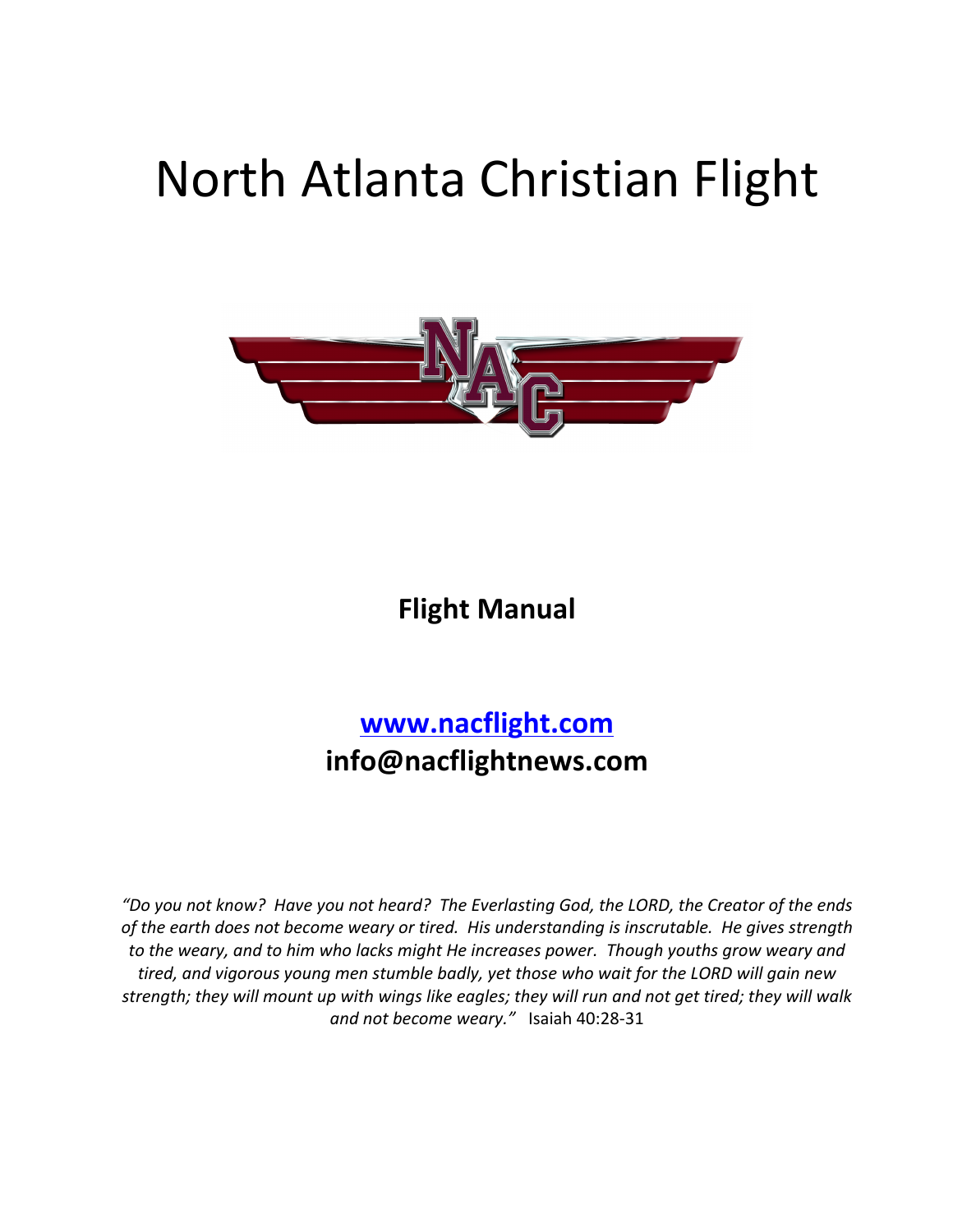

| 18 | $2^{\circ}$ |
|----|-------------|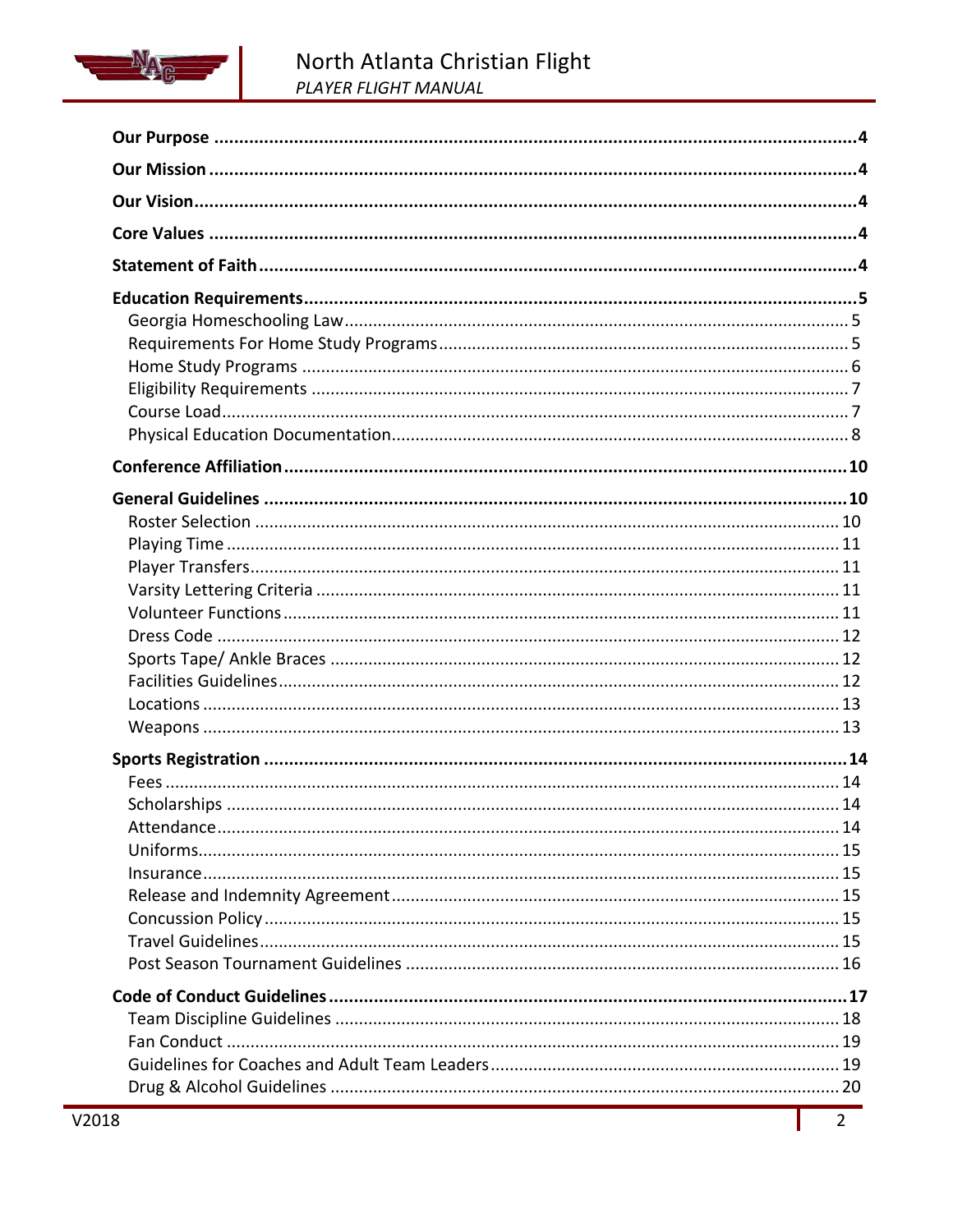

# North Atlanta Christian Flight PLAYER FLIGHT MANUAL

Ш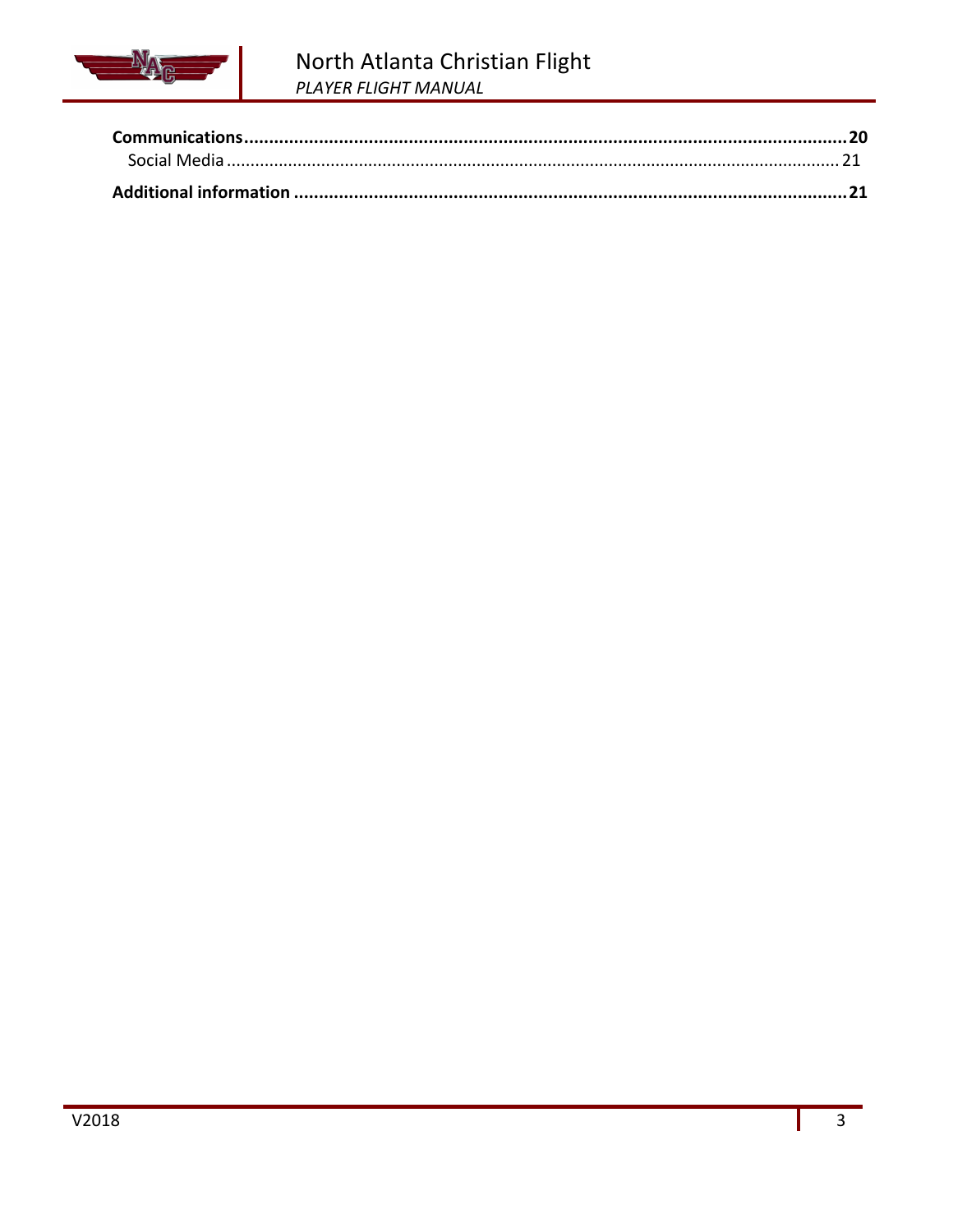

# **Our Purpose**

North Atlanta Christian Flight (NAC) is a ministry serving Christian home educating families by establishing a Christ-centered athletic program to encourage and support the teaching of Christian principles and the building of Godly character among home educated students. This athletic program will be a competitive sports opportunity.

# **Our Mission**

Our mission is to provide an exceptional athletic program for home-educated students through Christ-centered discipleship and quality, athletic coaching.

# **Our Vision**

North Atlanta Christian Flight (NAC) will be known as an exceptionally disciplined Christ-centered athletic program that fundamentally disciples and prepares athletes for the vision that God has placed before them.

# **Core Values**

| <b>FAMILY</b>      | We place a value on the family and encourage family participation                 |
|--------------------|-----------------------------------------------------------------------------------|
| <b>L</b> EADERSHIP | We encourage our student athletes to be servant leaders                           |
| I NTEGRITY         | We expect anyone involved with our program to act with integrity                  |
| GRIT               | We expect our players to play with a firmness of character and indomitable spirit |
| <b>HUMILITY</b>    | We encourage a modest view of one's own importance over others                    |
| <b>TEAM</b>        | We encourage our players to come together as a team to achieve a common goal      |

# **Statement of Faith**

The following is the summarized doctrinal position of North Atlanta Christian Flight

- 1) The Bible, which is made up of the Old and New Testaments, as originally given is verbally inspired by God, inerrant, infallible, and is the supreme and final authority in matters of faith and practice. (II Timothy  $3:16-17$ ; II Peter  $1:19-21$ )
- 2) The triune Godhead in three persons: Father, Son, and Holy Spirit.
	- a) The Father, who is Spirit, infinite, eternal, and unchangeable in all His Attributes. (John 4:24; Exodus 4:6)
	- b) The Son, Jesus Christ: His deity, virgin birth, sinless life, atoning death, bodily resurrection, personal return, and millennial reign on earth. (John 1:1; Isaiah 7:14; Hebrews 7:26; I Corinthians 15:3-4; Acts 1:11)
	- c) The Holy Spirit is a divine person equal with Father and Son and of the same nature. (John 15:26)
- 3) The distinct personality of Satan, called the devil, who by pride and ambition to be as the Almighty, fell. (Isaiah 14:12-13; Revelation 20:2)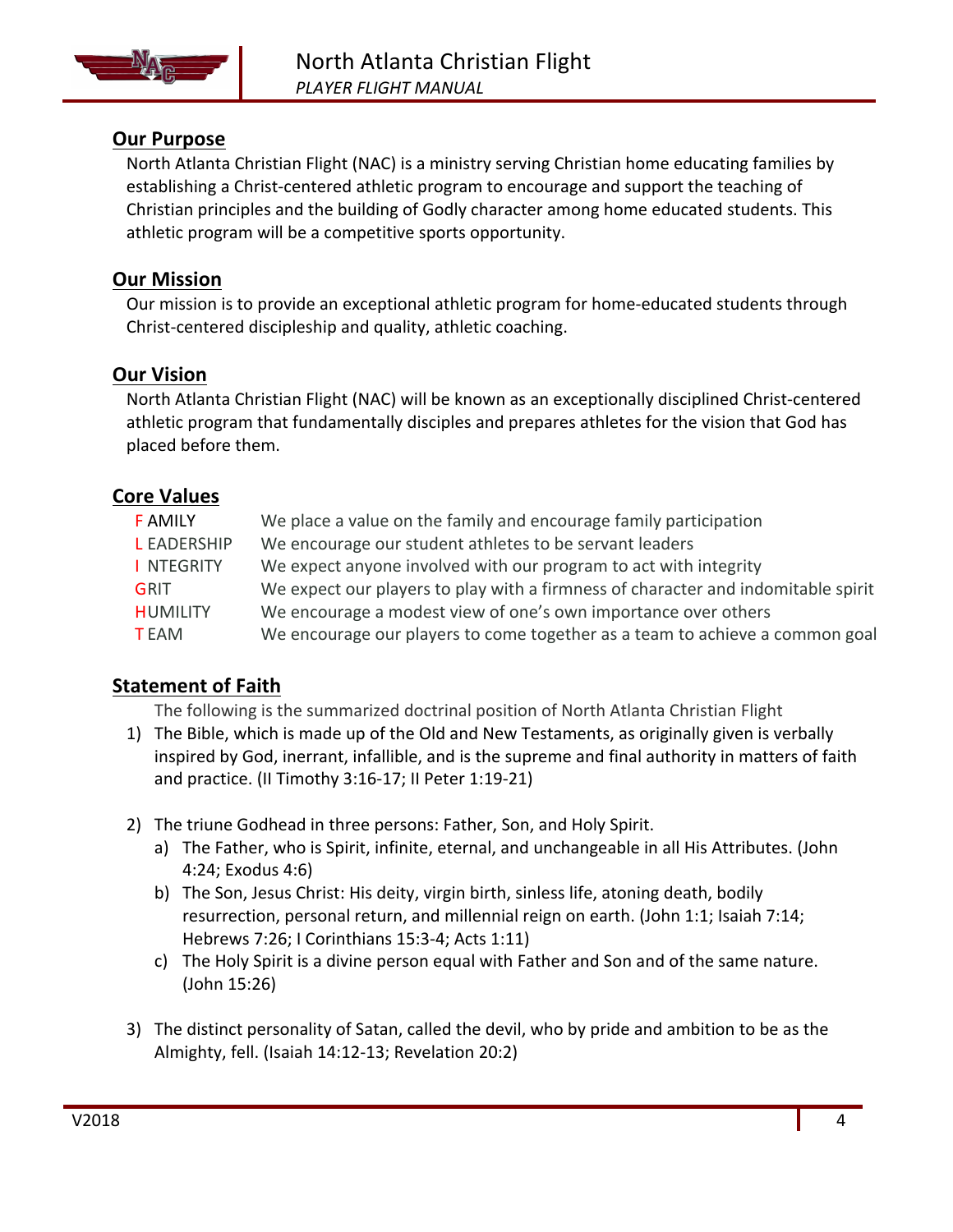

- 4) We believe in the Genesis account of creation and that it is to be accepted literally, not allegorically or figuratively. That man was created directly by God, in God's own image and after His own likeness. That Man's creation is not a matter of evolution or evolutionary change of species or development through long periods of time from lower to higher forms. That all animal and vegetable life was created directly by God to reproduce "after its own kind."
- 5) The fall and lost estate of man whose total depravity makes necessary the new birth. (Romans 5:12; John 3:5)
- 6) Salvation is by grace through faith alone in the shed blood and substitutionary death of Jesus Christ, our Lord and Savior. (Ephesians 2:8-9; Titus 3:4-7; Romans 5:8)
- 7) We will either exist eternally with God through salvation or eternally separated from God because of rejection of His Son. Those who genuinely trust Christ alone as their Savior are eternally saved and can never be lost. Those who reject Christ, as Savior will have everlasting punishment in Hell. We believe in a literal heaven and a literal Hell. (I John 5:10-13; Matthew 25:46; John 5:24; Philippians 3:21)
- 8) The Church, the Bride of Christ, in its universal aspect comprising the whole body of those who have been born of the spirit; and in its local expression established for worship, mutual edification, and witness. (Ephesians 1:22-23; 5:2-32; 4:11-16; Acts 15:41; 16:5)
- 9) Christ's great commission to go into all the world and preach the Gospel to every creature, making disciples, baptizing, and teaching. (Matthew 28:18-20)

# **Education Requirements**

#### **Georgia Homeschooling Law**

Georgia has a supportive home schooling law which NAC supports and expects its members to abide by. Any failure to comply could hurt the reputation of our ministry and the home schooling movement as a whole, so we want to encourage every family's adherence to the existing home school statue. It is the parents' responsibility to keep up with any changes made in the law.

# **Requirements For Home Study Programs**

Georgia Law (O.C.G.A. 20-2-690 ET SEQ.)

Every parent, guardian, or other person residing within this state having control or charge of any child or children between their seventh and sixteenth birthdays shall enroll and send such child or children to a public school, private school or a home study program.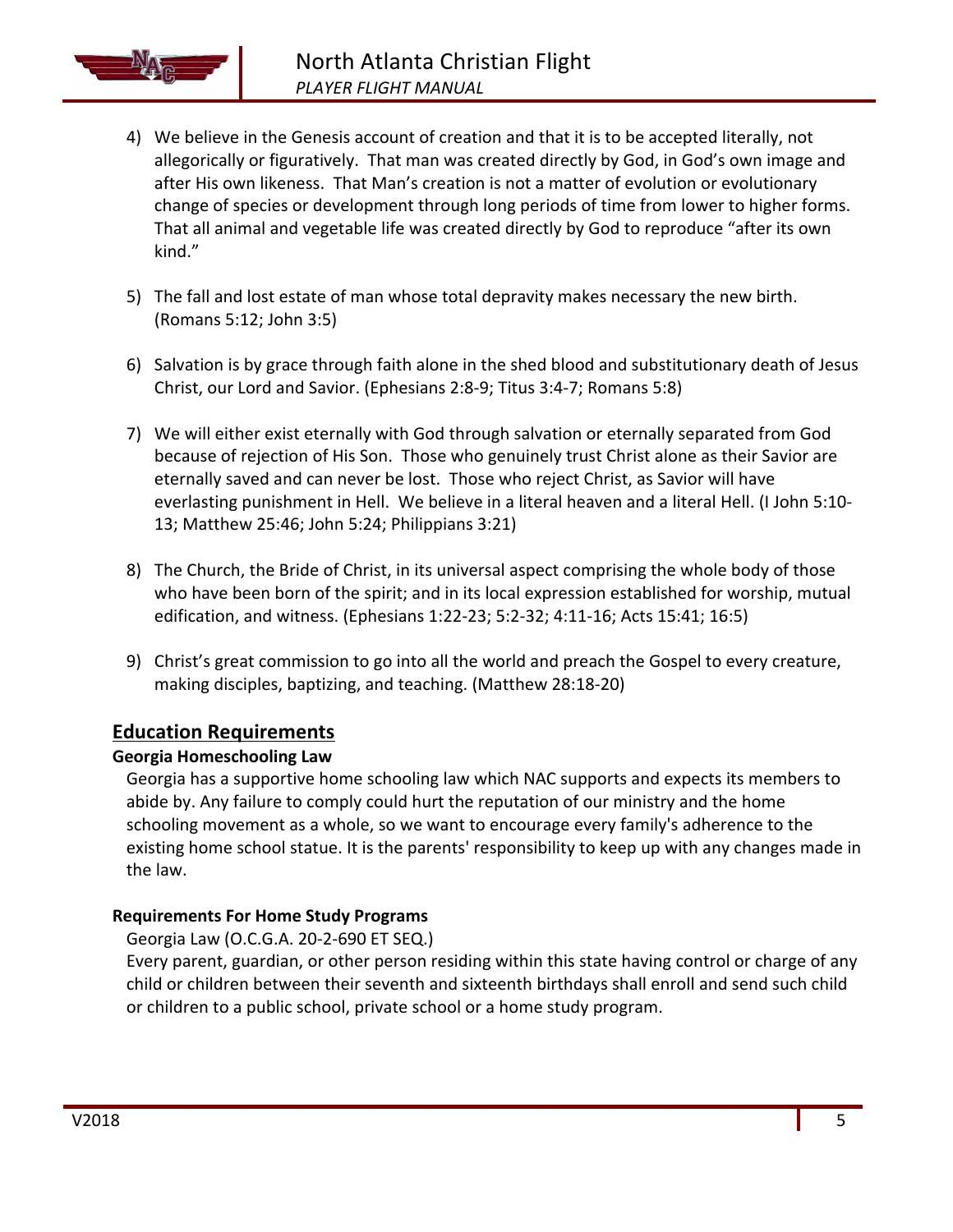

## **Home Study Programs**

- 1) The parent, parents, or guardian must submit within 30 days after the establishment of a home study program and by September 1 annually thereafter a declaration of intent to utilize a home study program to the Department of Education, which shall provide for written or electronic submittal of such declaration of intent;
- 2) The declaration shall include a list of the names and ages of the students who are enrolled in the home study program, the address where the home study program is located, the local school system in which the home study program is located, and a statement of the 12 month period that is to be considered the school year for that home study program. Enrollment records and reports shall not be used for any purpose except providing necessary enrollment information, except with the permission of the parent or guardian of a child, or pursuant to the subpoena of a court of competent jurisdiction;
- 3) Parents or guardians may teach only their own children in the home study program, provided the teaching parent or guardian possesses at least a high school diploma or a general educational development diploma, but the parents or guardians may employ a tutor who holds a high school diploma or a general educational development diploma to teach such children;
- 4) The home study program shall provide a basic academic educational program which includes, but is not limited to, reading, language arts, mathematics, social studies, and science;
- 5) The home study program must provide instruction each 12 months to home study students equivalent to 180 school days of education with each school day consisting of at least four and one-half school hours unless the child is physically unable to comply with the rule provided for in this paragraph;
- 6) The parent or guardian shall have the authority to execute any document required by law, rule, regulation, or policy to evidence the enrollment of a child in a home study program, the student's full-time or part-time status, the student's grades, or any other required educational information. This shall include, but not be limited to, documents for purposes of verification of enrollment by the Department of Driver Services, for the purposes set forth in subsection (a.1) of Code Section 40-5-22, documents required pursuant to Chapter 2 of Title 39 relating to employment of minors, and any documents required to apply for the receipt of state or federal public assistance;
- 7) Students in home study programs shall be subject to an appropriate nationally standardized testing program administered in consultation with a person trained in the administration and interpretation of norm reference tests to evaluate their educational progress at least every three years beginning at the end of the third grade and records of such tests and scores shall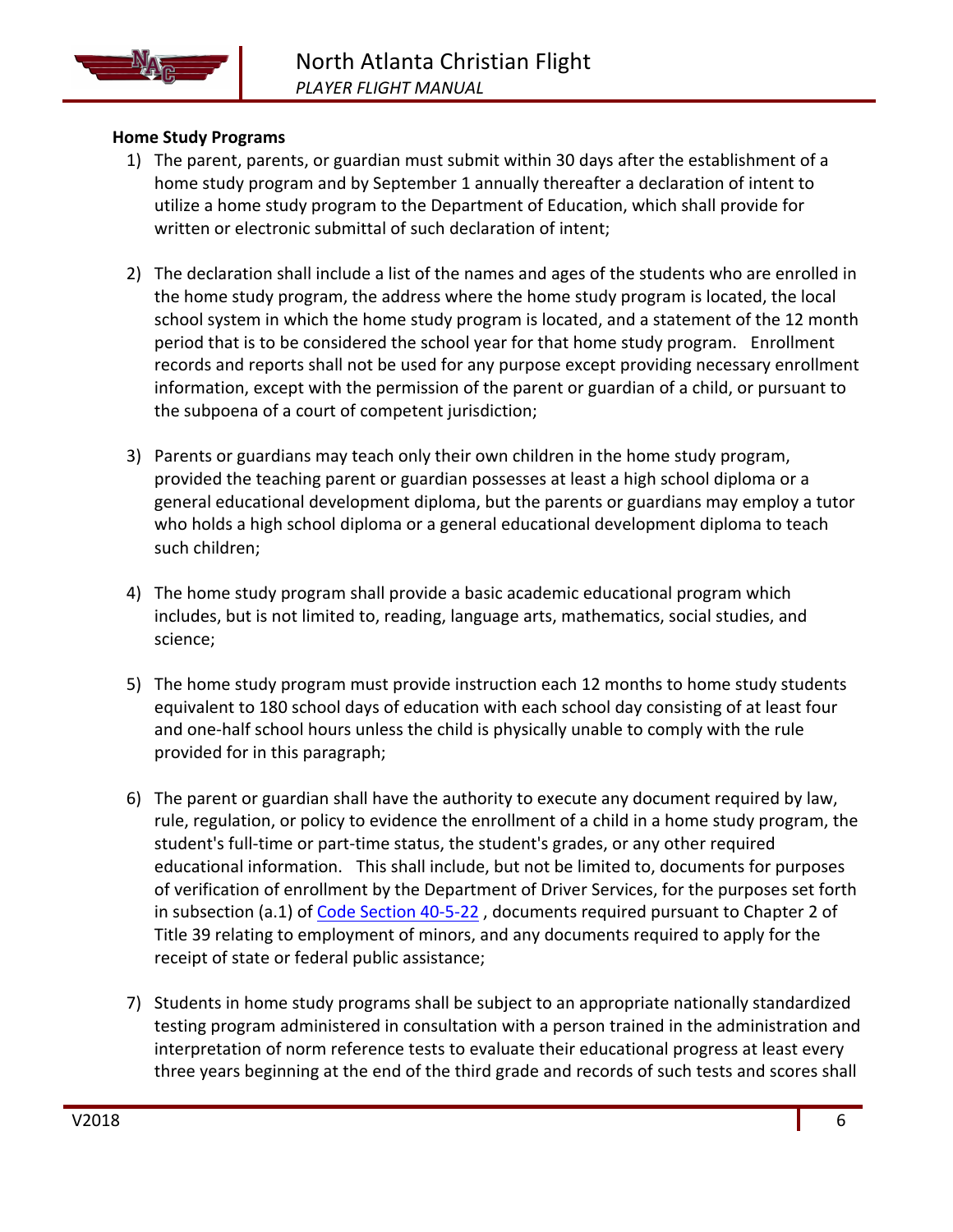

be retained but shall not be required to be submitted to public educational authorities; and

8) The home study program instructor shall write an annual progress assessment report which shall include the instructor's individualized assessment of the student's academic progress in each of the subject areas specified in paragraph (4) of this subsection, and such progress reports shall be retained by the parent, parents, or guardian of children in the home study program for a period of at least three years.

#### **Eligibility Requirements**

Christian home schooling families who are abiding by the Georgia home schooling law by submitting their "Declaration of Intent" form and monthly attendance forms, and who have signed the NAC Membership Application form, acknowledging their acceptance and compliance of North Atlanta's standards, and Release and Indemnity agreement are eligible to participate in this program. All NAC teams are competitive squads, and therefore, guaranteed playing time for an athlete is not offered at the JV and Varsity levels. Upon entering the 9th grade, a player has four seasons of eligibility. As a member school in GICAA, all North Atlanta Christian eligibility requirements are under the authority of league/conference rules. Eligibility will be determined by the following GICAA guidelines*:* 

| Middle School Players     | will complete the season at 14 years old & younger                                                                                                                                       |
|---------------------------|------------------------------------------------------------------------------------------------------------------------------------------------------------------------------------------|
| Junior Varsity<br>Varsity | High School Players - 4 years of total eligibility at the high school level:<br>will complete the season at 16 years old & younger<br>will complete the season at 18 years old & younger |

#### **Course Load**

To be eligible, a player must be a full-time elementary, middle or high school student. The student's course work is under the supervision and/or accountability to her parents. A guideline for "full-time student" is a minimum of five classes. It is understood that a home-educated student often transitions to a traditional college education by taking joint enrollment classes through a college or technical school in her junior and/or senior year. The student must be legally home schooling and in compliance with state and county regulations.

If you have any questions concerning your athletic or academic eligibility, please contact the Athletic Director or a Board member. Your home school's integrity and program guidelines are respected. The home school parents are obligated to maintain high academic standards within their school.

For additional information contact the local school superintendent, visiting teacher, attendance officer, or the State Department of Education, Division of Regional Education Services (404) 656-2446.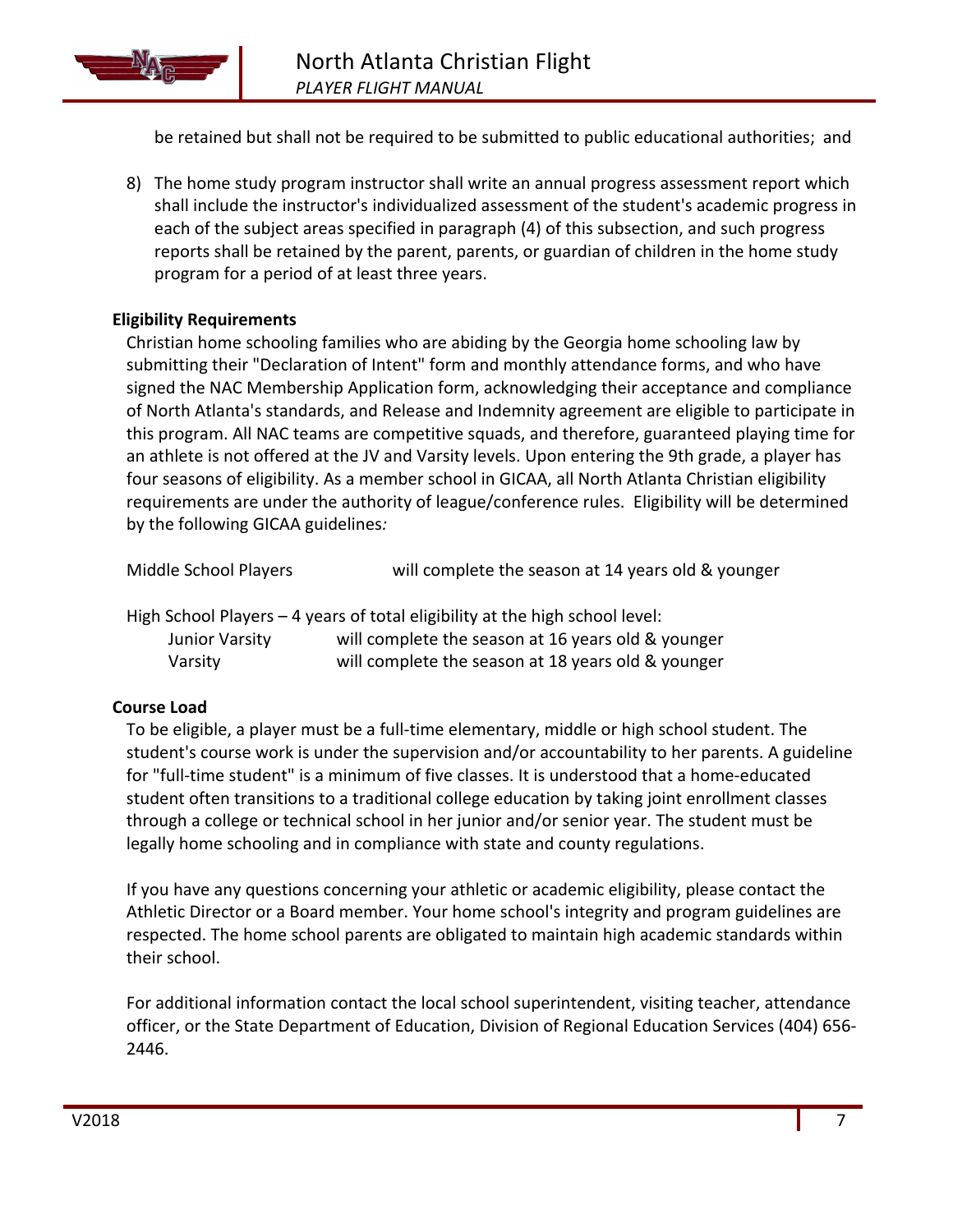

#### **Physical Education Documentation**

If you desire to include your child's team participation on their high school transcript, you should keep a log of the hours he/ she spends in their respective sports activity. Further, you should include in their portfolio a "course description" or a "letter of participation" pertaining to the sports season. If possible, get the coach's signature on this write-up. Following (on the next page) is some possible wording which you can ask Tony Sheppard to customize to include your child's name and specifics of their team participation. Tony Sheppard has the NAC logo letterhead, which will make your course description appear professional.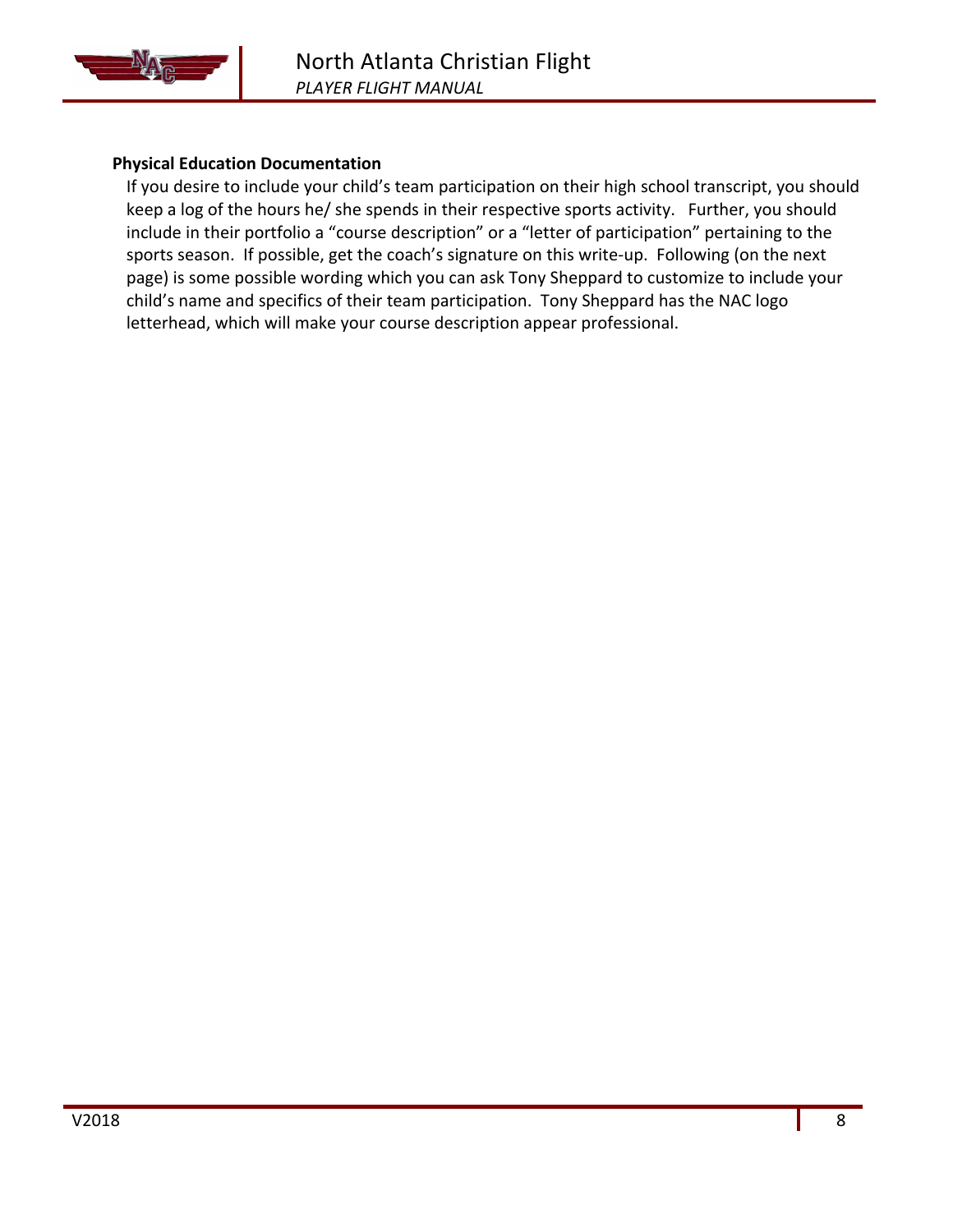

**NORTH ATLANTA CHRISTIAN FLIGHT** A LEGACY IN CHRISTIAN ATHLETICS SINCE 1994

To Whom It May Concern:

For the season, and the season, the season, and the North Atlanta Christian Flight  $\Box$   $\Box$  team. The season runs approximately 3  $\frac{1}{2}$  months. During that time, the players learn key aspects of the sport by participating in team practices and competitive matches and tournaments against other schools in the greater Atlanta area.

At all levels, we work on mastering sport skills specific to the particular sport. The players also learn advanced level offensive and defensive patterns to use during competitive events. This includes strategies about studying your competition and making decisions based on your analysis. This encourages players to be quick thinkers and decision makers. Players also learn and become very knowledgeable about the rules, regulations and terminology associated with the sport.

With competitive sports players spend both personal time and time at practice working on conditioning skills. We use plyometric training as part of our physical conditioning. Plyometric training is a type of exercise training that is used to bridge the gap between speed and strength. We have found that plyometric training is an ideal conditioning tool for the players. In addition to plyometrics, we also work on endurance through running and sprinting drills throughout practice.

Sincerely,

Coach or Athletic Director **The Coach Coach of Athletic** Director Tony Sheppard - Board Chairman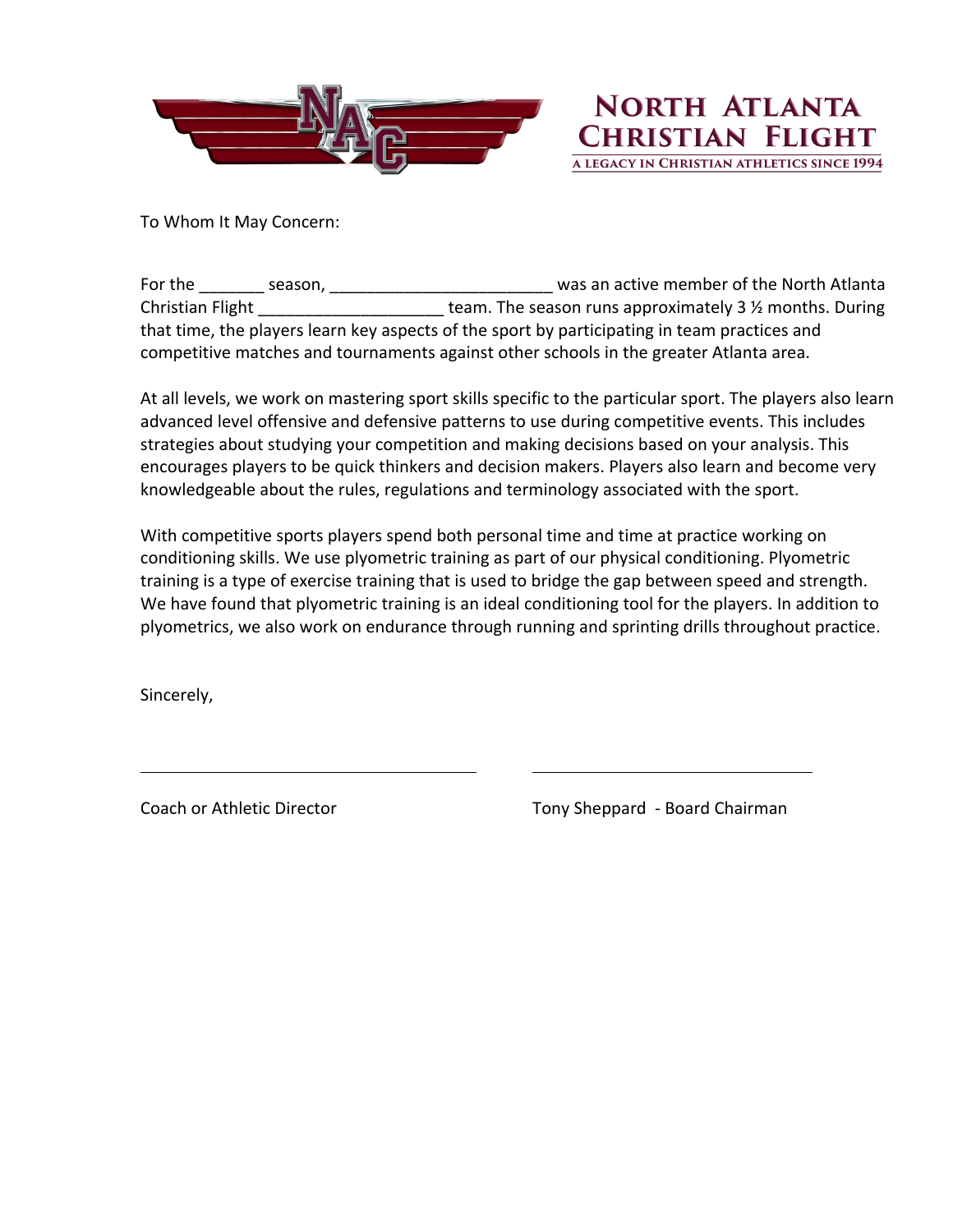# **Conference Affiliation**

North Atlanta Christian is a member of the Georgia Independent Christian Athletic Association (GICAA) and adheres to the rules and regulations of this conference. In addition to regularseason competition, the GICAA holds a conference championship tournament at the end of the season. For more information, see www.gicaasports.com.

Current GICAA Division: Div II-AA

## **Player Guidelines**

We expect all players to act in an appropriate manner at all times.

- Be punctual "If you're not 10 minutes early, you're late!"
- Arrive to practices and games fully dressed, or come early enough to put on kneepads, shoes etc.
- All players are required to help with set up and tear down at practices and home games. Do not leave until everything has been completed.
- HUSTLE always! Whether we're ending a drill or calling a timeout, you should always be running towards us when we call you. Our time is limited and we need to make the most of it.
- NO JEWELRY at practices or games. This includes bracelets, earrings, necklaces, rings, and even hair ties on your wrist.
- Keep the coaches informed of health issues Injuries, pain, soreness, sickness etc. We can't help you if we're not aware of what's going on.
- During games, we expect all players on the court and the bench to be fully focused on the game and LISTENING to our instruction. It's not a time to goof off or wave to your parents.
- Always speak encouraging words to your teammates. Leave the instruction and correction to the coaches.
- Speak up! If you have questions or concerns  $-$  please talk to us.

# **General Guidelines**

#### **Roster Selection**

Teams will be limited to 12 players. If more than 12 seek to play with North Atlanta, our coaching staff will fill out the roster with the 12 most qualified students at the end of the tryout sessions. Those not chosen will be given a list of skills and encouraged to develop, and we would desire to have them play with us the following year. The Athletic Director and coach may on rare occasions waive the above and parents will receive a consultation regarding their student's potential for playing time.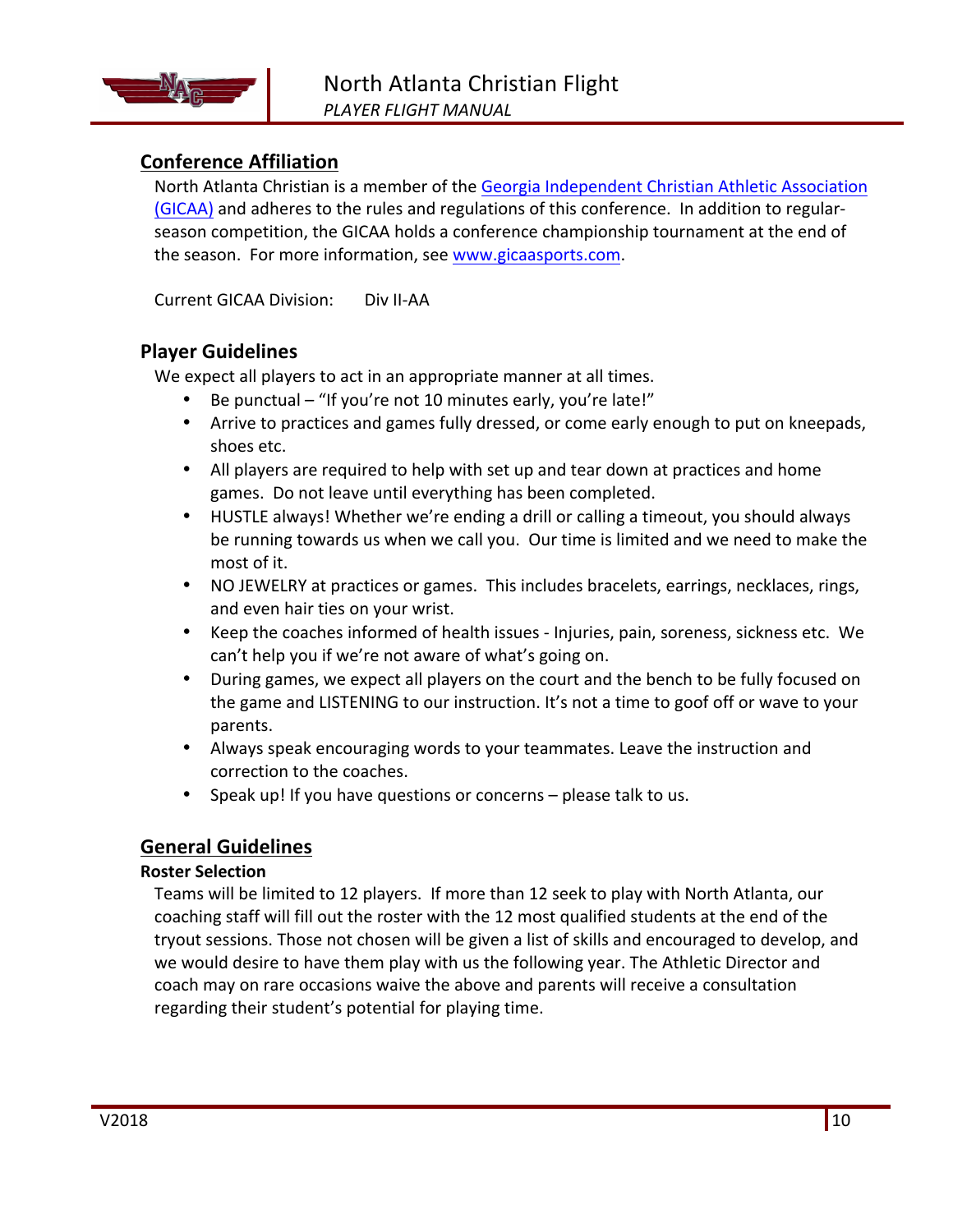

#### **Playing Time**

It is our goal to encourage our kids toward excellence. Practice time will be devoted to building skills for all players, and developing team play. On our middle school teams, our coaches will endeavor to give each athlete playing time during each match; however, playing time is not guaranteed at the JV and Varsity levels. One important goal of a competitive interscholastic high school program is to win matches, so the coaches will determine playing time accordingly

#### **Player Transfers**

Under GICAA rules, a student may transfer to another GICAA program by one of the following:

- 1. Showing a change of address closer to a new school, or the student sacrifices a year of eligibility prior to the transfer. Transfers are best handled in the off-season or summer months. Under league rules, "home school athletic teams" are considered the same as a brick and mortar school. With that understanding, athletes are not allowed to play on two GICAA teams during the same school year. If your child is interested in a sport not offered by North Atlanta Christian, you are encouraged to look into the possibility of starting that sport.
- 2. If NAC does not offer a specific sport, the child can play the sport for another Division II school if it's identified on the AES Athlete Agreement (base school) form before the start of the season. An athlete cannot play one sport at NAC and another sport with a different GICAA program if both NAC and the other program offer the same sports. NO ENROLLED student can play for another program at any time regardless of division.

#### **Varsity Lettering Criteria**

The following criteria shall be used to determine a players Varsity status:

- 1. A player dresses out for more than 75% of regular season varsity games, or
- 2. A player who dresses our for less than 75% of regular season varsity games but is designated by the Varsity coach as having significantly contributed to the varsity team during the course of the season.

The first year a player qualifies for Varsity, they will receive an NAC letter with a pin indicating the sport in which they qualified. Subsequent years in which a player letters for a particular sport will result in a gold bar being presented. Once a player receives a letter, regardless of the sport, they will only receive pins and/or bars for subsequent years.

#### **Volunteer Functions**

The Flight program is parent-operated program and as such parents will be asked to serve in various roles which are required in running the program.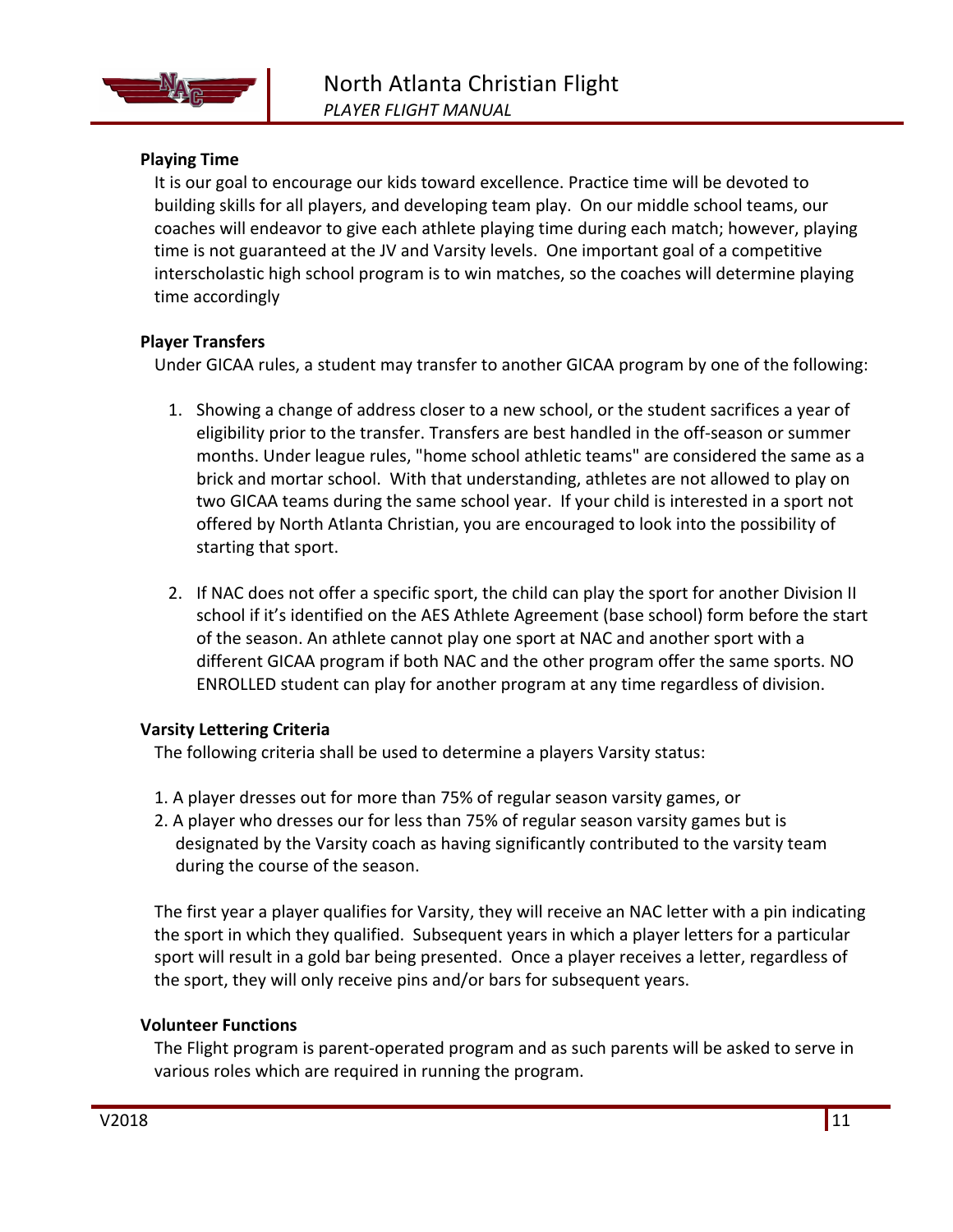

**Athletic Director:** Handles scheduling, communications, and finances.

**Team Care Ministry Leaders:** Handle needs of the players and coaches, overseeing equipment, uniforms, social events, spiritual development, snacks for coaches during matches, gym chaperoning during practice, off-season athletic and non-athletic events, Senior Night and Awards Banquet.

**Home Gym Management Team:** Handle all aspects of running home matches during the season; gate admissions, concessions, volunteer assignments and training, gym set-up and clean-up, referee greeting, public address and announcements, and bathroom supply maintenance.

ALL parents will be needed to perform functions including gym set-up and clean up, scorekeeping, concession sales, admissions-table attendant, and line judges. Please expect to participate in these and other capacities.

#### **Dress Code**

At any team function, NAC team members are expected to dress modestly and in a conservative manner appropriate for the season. Male participants will keep their hair trimmed to a length above the collar, neatly groomed around the ears and above the eyebrows. Male team members will not wear beards or mustaches. Jewelry and piercings should be removed for all events.

A Flight player may only wear spandex UNDER other shorts, both in practice and at matches.

For matches, team members should arrive in uniform. If players wish to change out of game jerseys to watch other matches, they should wear their team warm-up shirts with uniform shorts or with black athletic warm-up pants so that a sharp and uniform team appearance is maintained. 

#### **Sports Tape/ Ankle Braces**

Our coaches highly recommend players tape ankles or wear an ankle brace during practices and games. It is the responsibility of each athlete to provide their own tape and/or wrap.

#### **Facilities Guidelines**

North Atlanta Christian rents our athletic facilities from third parties so it is important that we be good stewards. While we can enter a few minutes early before practice, we need to be punctual in leaving at the end time given. Flight athletes and families are only allowed to enter the gym through the front doors. Please do not enter through the side doors at any time. On practice and match days, athletes should not enter the gym until their coach or other adult unlocks the front door. Please be ready to remind each other of these guidelines, and to inform our guests as well.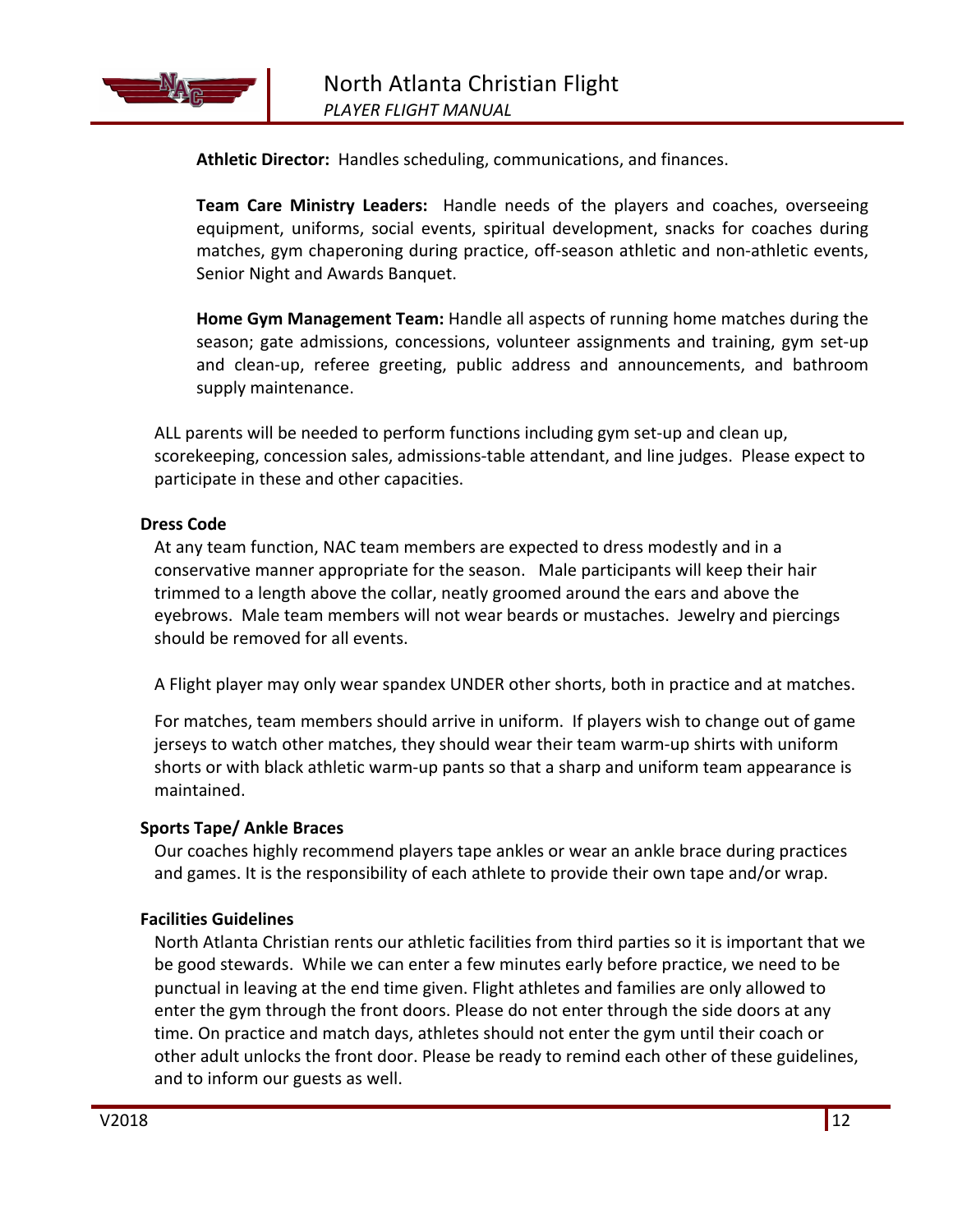

- 1. Please respect the facilities we are renting. Keep noise and disruption to a minimum.
- 2. Remember as a general rule to be faithful to the simple standard, "If you mess it up clean it up." Sometimes we will even need to clean up a mess that we found when we arrived so we can be sure to leave the facility ready for the next user.
- 3. Be ready to pitch in and help when possible with gym preparation and clean up after matches. Don't wait to be asked! Initiate with a good attitude and a servant's heart.

#### **Locations**

| Basketball           | Restoration Church, 410 Rucker Road, Alpharetta, GA 30004           |
|----------------------|---------------------------------------------------------------------|
| <b>Cross Country</b> | Webb Bridge Park, 4780 Webb Bridge Road, Alpharetta, GA 30005       |
| Golf                 | Olde Atlanta, 5750 Olde Atlanta Pkwy, Suwanee, GA 30024             |
| Volleyball           | Crabapple First Baptist, 12760 Birmingham Hwy, Alpharetta, GA 30004 |

#### **Weapons**

At no time is any player, parent, or fan allowed to bring any type of weapon into a Flight event, i.e. matches, practices, retreats, tournaments, etc.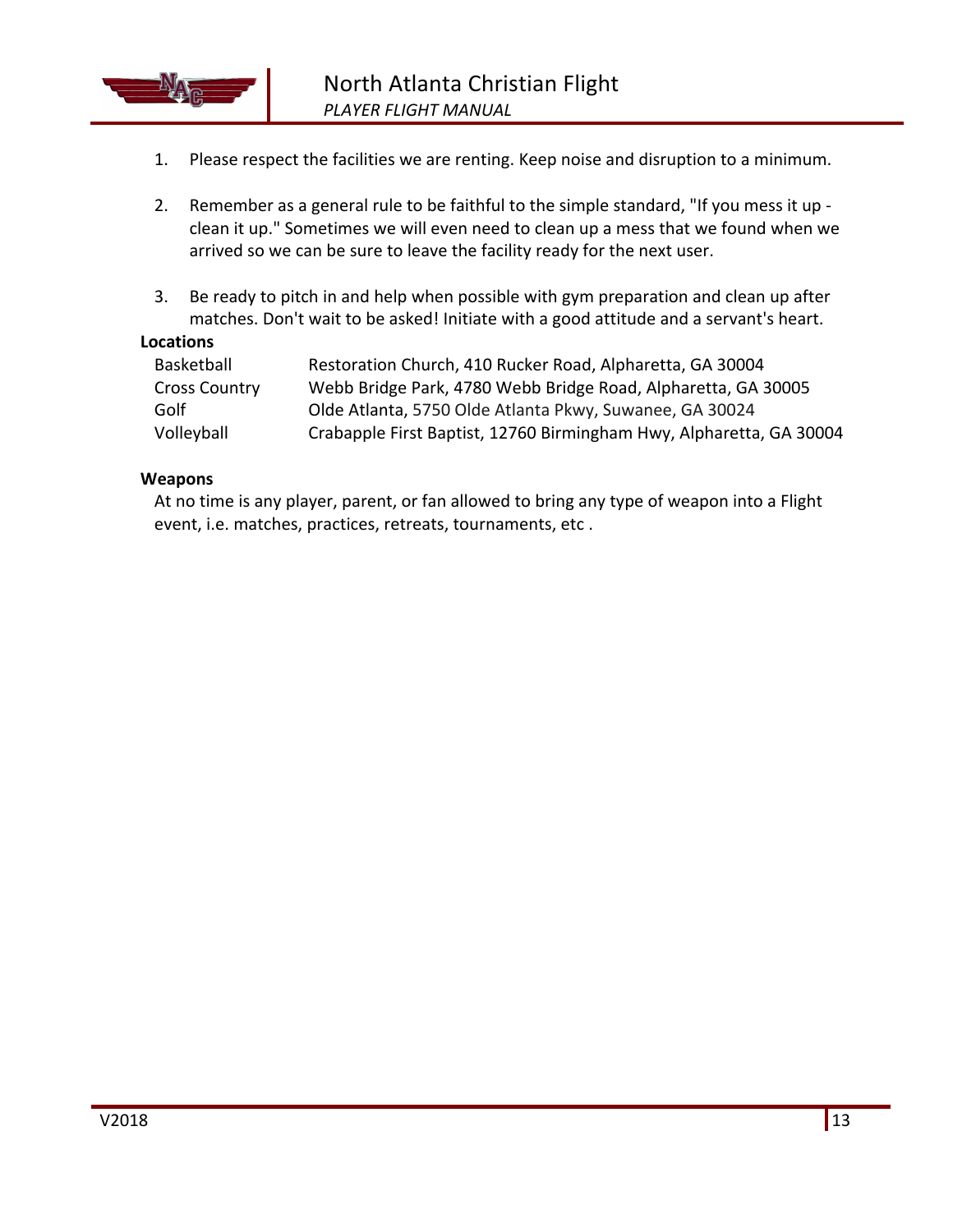

## **Sports Registration**

NAC member application forms along with registration fees will be due at the beginning of the season.

#### **Fees**

Registration and uniform fees vary by sport. Payment in full is expected for all player registration and uniform fees. Payment plans are not an option as funds are required.

#### **Scholarships**

The following criteria will be applied by the North Atlanta Christian Board of Directors (the "Board") in determining the recipient of any scholarships by a North Atlanta Christian Athlete (the "Athlete"):

- The Athlete shall be nominated by coach, athletic director, or Board of Directors' member.
- The Athlete shall provide consideration towards his or her player fee. The baseline expectation is fifty percent of the player fee, however, this threshold shall be modified based upon the Board's consideration of the related circumstances.
- The Athlete conducts himself in a manner that is consistent with NAC's Conduct Guidelines detailed in the Flight Manual.
- The Athlete's family shall have demonstrated active involvement in North Atlanta Christian to the extent possible.
- Preference shall be given to families who have been involved with North Atlanta Christian in prior periods.
- Priority shall be given to an Athlete whose family is in crisis (i.e. loss of a parent, job loss, health issues, etc.)
- The scholarship shall be awarded to an Athlete for one year only. The scholarship can be awarded to an Athlete more than once, however, the Athlete must be recommended for each award and the criteria herein reconsidered by the Board for each award.

The consideration of these criteria and the extension of the scholarship shall be determined by the Board

#### **Attendance**

It is the player's responsibility to know when the next match and/or practice is scheduled. Arriving on time and fully prepared is a mark of a player's commitment to the team and respect for their teammates and coaches.

If a player must miss a practice, they should notify the coaches, giving as much notice as possible. If illness necessitates a last-minute absence, notify the coaches as soon as possible.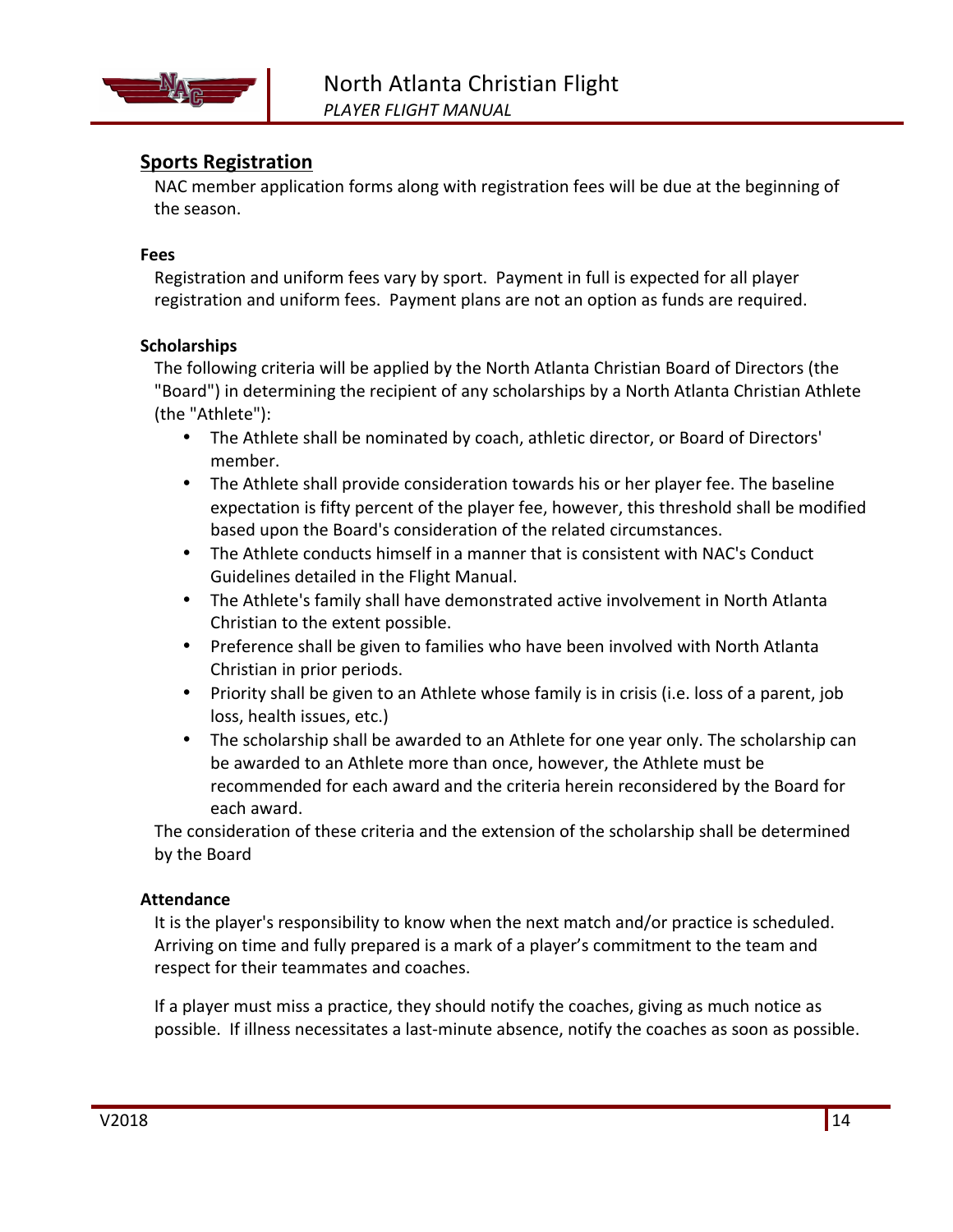

#### **Uniforms**

For sports where players are required to purchase their own uniform, NAC Flight will coordinate the purchase so as to insure compliance with style, color and numbering currently existing within the organization. Where NAC Flight provides uniforms, players will be responsible to maintain the uniform in accordance with the uniform care agreement.

#### **Uniform Care Agreement and Deposit**

When uniforms are issued, players will complete a Uniform Care Agreement signed by the player and a parent. This document will outline the proper care for the jersey and shorts, which are the property of the team. Also, a \$100 check will be required to be attached to the agreement, which will serve as a deposit. The deposit check will be held by NAC until the uniform is returned at the end of the season. Checks will then be returned, uncashed, to the player's family, unless items of the uniform need to be replaced. In this event, the deposit check will provide for the replacement, and the balance will be returned.

#### **Insurance**

Sports insurance is included with your fee; however, this is not a primary policy, but a supplemental policy designed to be used in conjunction with your private carrier.

#### **Release and Indemnity Agreement**

In I Corinthians 6: 1- 7 we are taught not to take our disputes to ungodly judges or before the courts of unbelievers. Keeping this in mind, parents will be asked to consent for their child/children to participate in NAC activities while indemnifying and holding harmless NAC, NAC board members, NAC officers, NAC coaches, GICAA, officials and any other facility used, against any and all claims, including claim, suit, or action for personal injuries. A formal agreement to this effect will need to be signed by each parent involved in the program.

#### **Concussion Policy**

The state of Georgia passed the "Return to Play Act of 2013" that went into effect on January 1, 2014. The well-being of our student athletes is of paramount concern during any athletic contest. Officials, coaches and administrators are being asked to make every effort to ensure that athletes who exhibit symptoms of concussion are removed from practices and contests. Thus, coaches, players, officials, and administrators must be educated to recognize the signs of concussion in all athletes and remove them from participation until they have been evaluated by a medical professional and cleared to return to play.

#### **Travel Guidelines**

- 1. Unless pre-approved by the NAC Flight Board, a player must have at least one parent or family member over the age of 18 traveling with them.
- 2. It is the parents' responsibility to make sure their child/children get to and from all games and practices.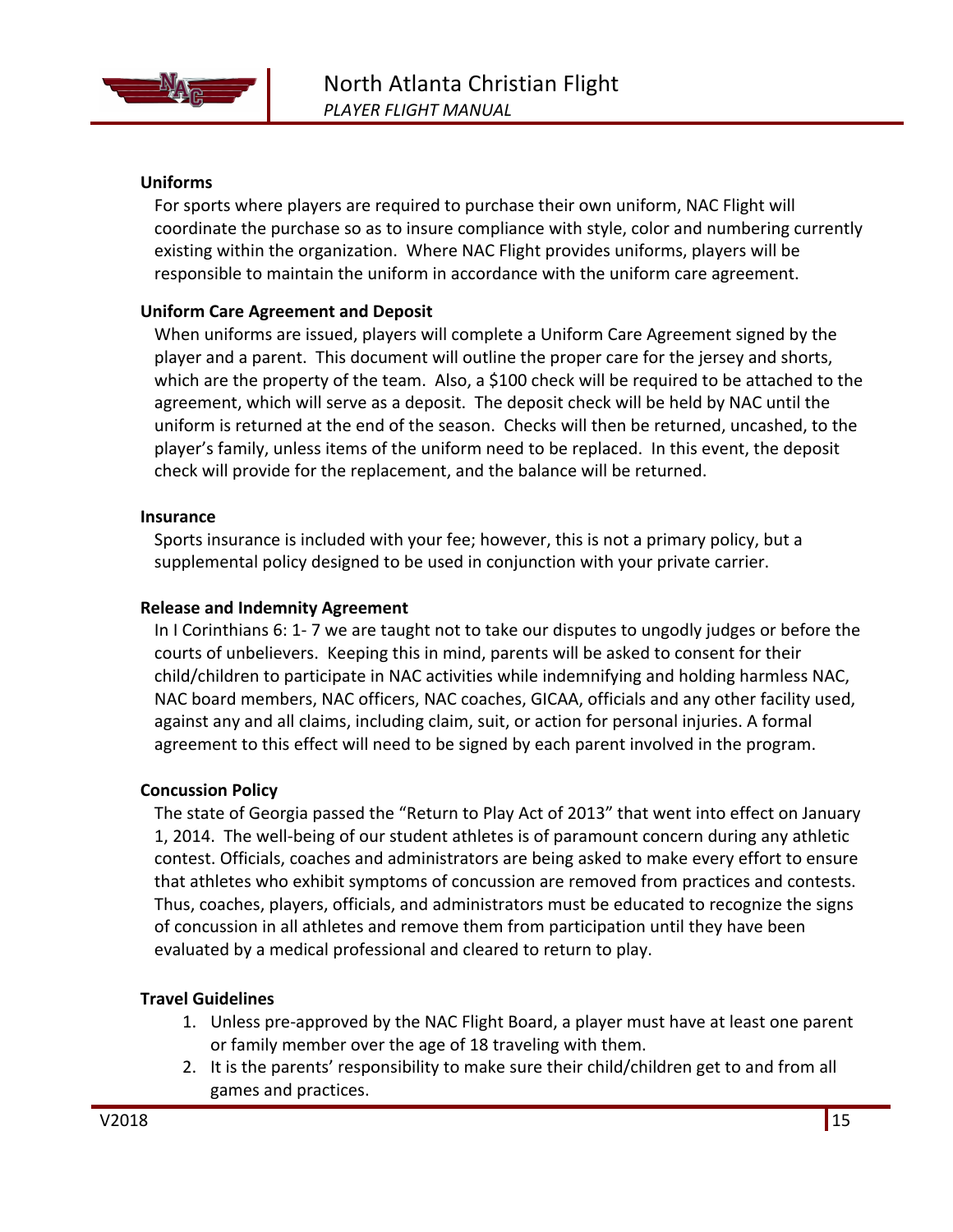

- 3. Please respect the vehicles we are riding in and remove all trash when making stops. This will include empty drink cups and candy wrappers.
- 4. When riding in a vehicle, you will be required to wear a seatbelt if available. It's not just a good idea, it's the law.
- 5. Because we are traveling, practicing and playing together in part with a motivation to deepen our fellowship and interaction with one another, walk-men, radios, tape players or computer games (with or without headphones) should be left at home. We want you "tuned in" to the Lord and each other, not "tuned out" in your own private world of entertainment.
- 6. In the spirit of Romans 13:10 & 14:12-23 we recognize that musical convictions among members of a team this size vary dramatically. In deference to one another and in an effort to honor the command to "pursue the things which make for peace and the building up of one another," we are all committing to avoid our normal enjoyment of secular music of all kinds. By mutual consent we will all allow our musical desire to be fulfilled with spiritually anointed music, acceptable to all.

#### **Post Season Tournament Guidelines**

The North Atlanta season officially ends with the conclusion of the GICAA state tournament. Any play beyond this date falls under the following guidelines.

- 1. On occasion, Flight Varsity teams and their coaches may express an interest in a national post-season tournament. Participation in these events is subject to NAC board approval. The NAC Board requests basic information on the tournament at least 90 days in advance, and a response will be returned within 15 days. This information should be submitted to the Athletic Director.
- 2. Post-season tournaments are voluntary events for Flight players. Additional funds and energy are required for participation; therefore, we do not obligate any flight family or player to extend their season. Coaches should make sure players understand the voluntary nature of post season tournaments.
- 3. The Athletic Director should preview any correspondence distributed to flight families regarding the tournament.
- 4. Fundraisers for any post season event should be limited to three events and are voluntary in nature. Any fundraiser should have adult supervision such as a NAC coach or parent. The fund raising details should be forwarded to the Athletic director with basic info such as who, what, when and where, and the contact information for the supervising adult
- 5. A Flight Board member should accompany all teams on out of town, overnight trips. In the event no Board members have participating players, a responsible parent who has the support of the Flight board may be appointed as the leader responsible for the trip. All coaches, parents and players are asked to work with this individual to insure a safe and profitable trip.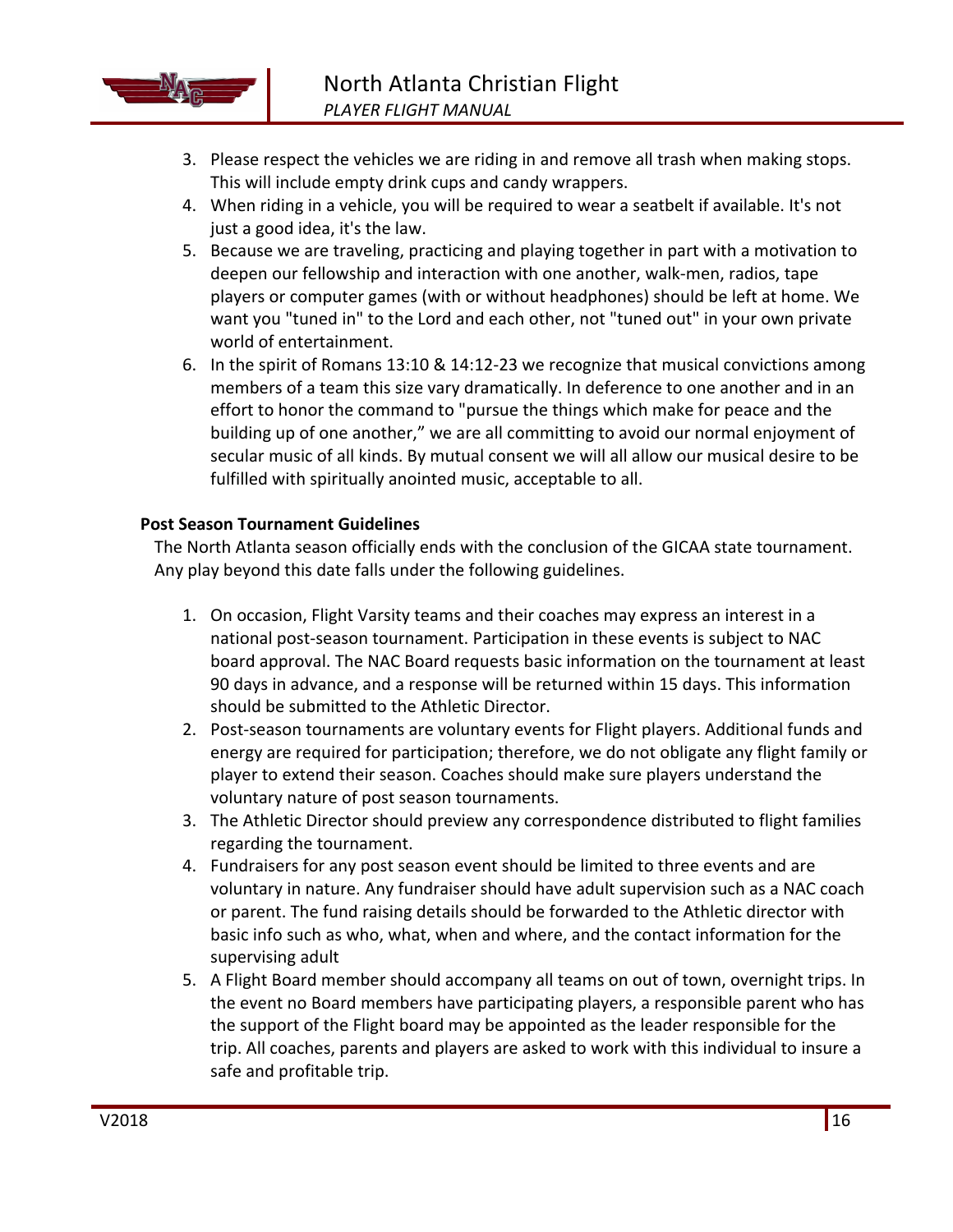

- 6. Prior to departure, a team meeting with all participants will be held. Travel plans, conduct guidelines and schedules will be presented in writing to all participants.
- 7. The Flight manual covers conduct while traveling. It is imperative that we leave facilities in better condition than we find them, and that individuals traveling with the team are uplifted by the experience. Pranks and practical jokes should be left at home, as well as secular music. Fellowship with our teammates is to take priority over our private world of entertainment, such as 'Walkman's, Game Boys, etc. Dress should be decent, modest and reflective of our Lord. Indecent or immodest dress is correctable by the leaders present.
- 8. One adult should room in each pair of adjoining hotel rooms. Under no circumstances should boys be in girls rooms, or vice versa. Practical jokes in other's rooms does nothing to advance our testimony and may damage another's property. Please do not do this while on a Flight trip.
- 9. A mutually agreeable time should be set aside each day for a team devotional. If a room is available large enough to accommodate all, then group meetings may be held. Otherwise, teams can break up and meet with their coach. Upon request, discipleship materials should be made available to the AD.

# **Code of Conduct Guidelines**

NAC members are exhorted to conduct themselves in a Christ-like manner showing respect for those in authority as well as toward their peers. Families involved with the NAC program are urged to give only "good reports" of others and are asked to follow Biblical models for keeping right relationships with one another if interpersonal problems do emerge in the course of any season. Three standards to be pursued by our players will include:

- 1) Honor for all those in authority (Romans 13:1-4)
- 2) Humility of heart that demonstrates our preference for placing others' interests above our own (Phil. 2:3-5)
- 3) Hustle in both play and practice that reveals our desire to perform in a manner that glorifies God (Col.3:23-24)

Parents will be asked to model these priorities for their children. Issues of concern can be appealed to the Athletic Director or the NAC board.

Players receiving an attitudinal/behavioral technical will result in suspension for the next game. The player must fulfill her suspension on the bench in uniform.

This is a time to focus on your relationship with the Lord, to develop healthy brother-sister relationships, to promote team unity and to become better acquainted with one another. Please don't act in a way that encourages elitist attitudes, cliques or exclusive relationships.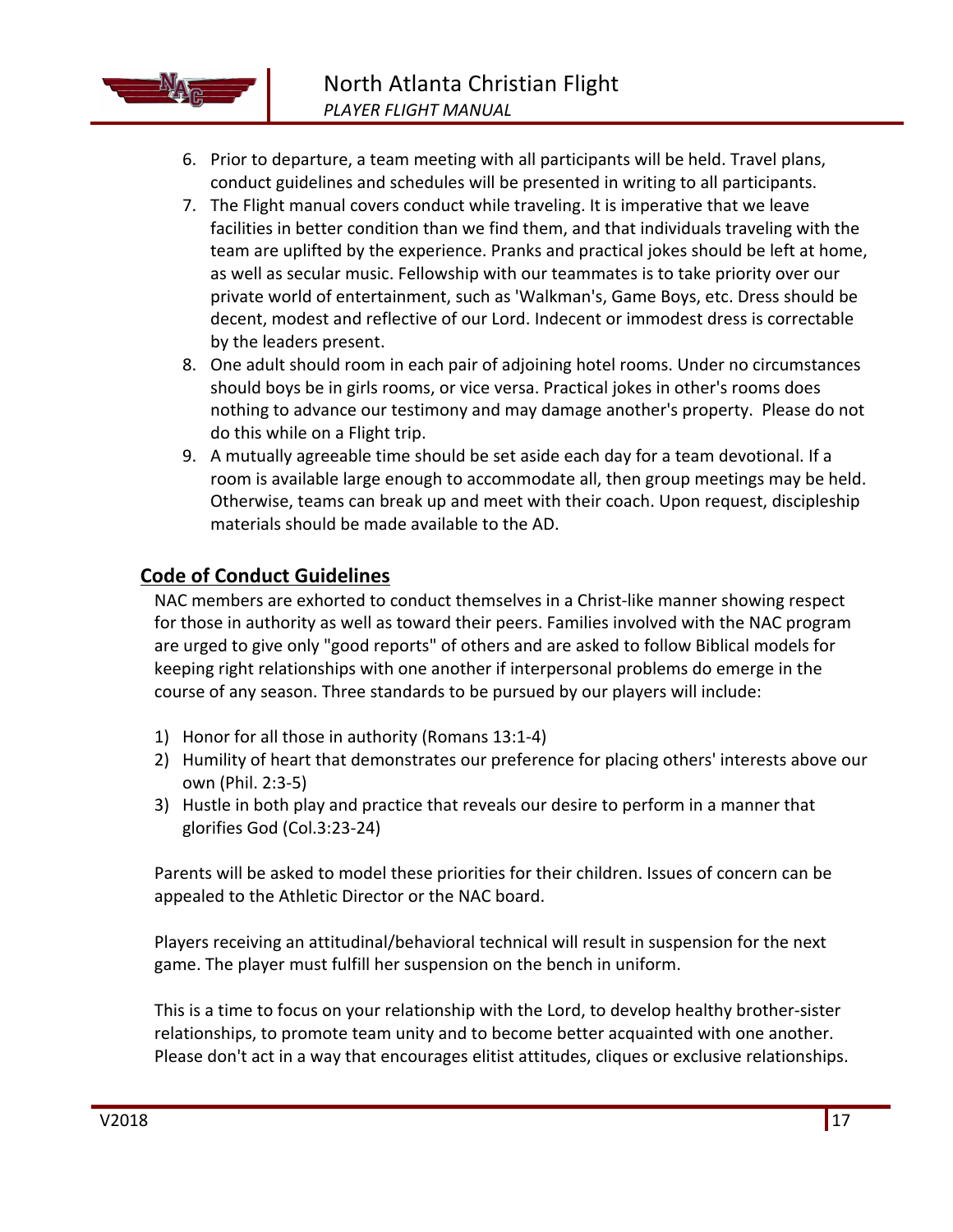

Attitudes and comments to opponents should not be degrading in nature, i.e. "We're going to beat you..." type comments.

We are to walk as "children of the light." Let no one look down on your youthfulness, but rather in the way you talk, behave, love, believe and in your PURITY, show yourself as an example of those who believe!

Bear in mind our mutual commitment to be SERVANTS as we travel and play together. As you are able, endeavor to be:

SPIRIT FILLED - Galatians 5:16-23; Ephesians 5:15-21 EVANGELISTIC - Matthew 28:18-20; Colossians 4:2-4 READY - II Timothy 4:2 VIRTUOUS -Philippians 4:8-9; II Peter 1:6-10; Ephesians 5:8-17 AVAILABLE -Philippians 2:3-8; Colossians 4:5-6 NEAT- I Corinthians 14:40; Philippians 2:13-14 TEACHABLE -II Timothy 2:2, 15; Hebrews 13:17

#### **Team Discipline Guidelines**

Discipline of team members is exclusively an adult responsibility. Team captains and team mates can be most helpful in minimizing attitudes and actions that could lead to discipline by using their influence and example effectively. At no time, however, are team captains to assume a disciplinary role.

- 1) Team members will be subject to discipline when adult leaders conclude that attitudes or actions being expressed show signs of any or all of three basic problems:
	- a) Disobedience
	- b) Disrespect including sarcasm and mockery of peers
- c) Dishonesty
- 2) In all cases of discipline, adult leaders will allow room for team members to make a "godly appeal" regarding the consequences they face. A proper response to the godly appeal will be the responsibility of the adult leader in charge.
- 3) Appropriate disciplinary measures to be applied at the discretion of adult leaders include:
	- a) Personal correction including verbal reproof and specifically assigned instructional tasks. These tasks could involve study of Scripture and Scripture memorization. This level of discipline does not include corporal punishment.
	- b) Restitution
	- c) Mandated service (clean-up after practice, etc.)
	- d) Exclusion from play or practice (not isolation)
	- e) Extra physical exercise within reason
	- f) Removal or suspension from team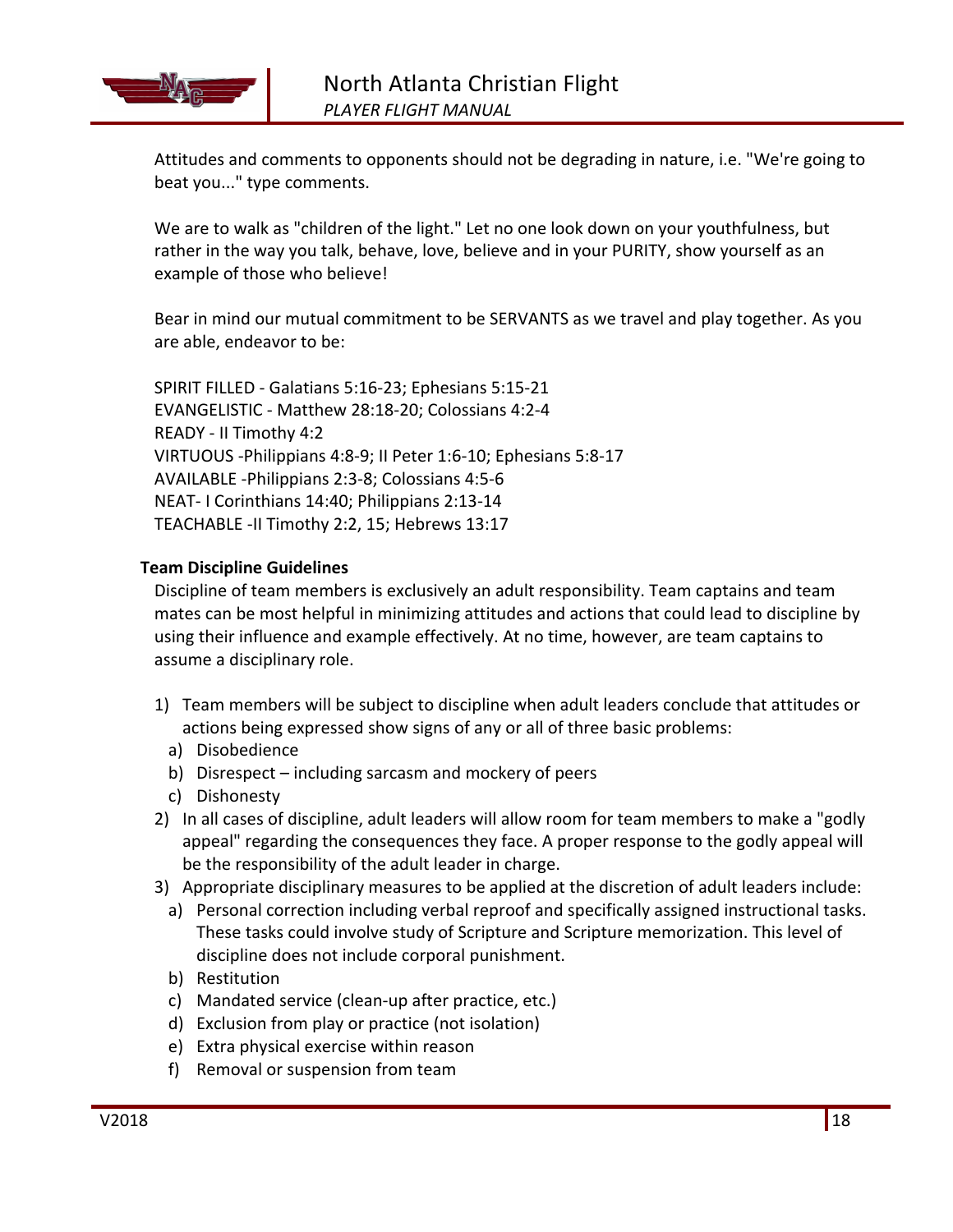

4) All team members are expected to accept and model a position of "voluntary subjection" to authority. Your acknowledgement of these team guidelines indicates your agreement to abide by the policies noted above and pledges your best efforts to cooperate with the adults who are responsible for directing this program.

#### **Fan Conduct**

- 1) Athletic competition is a game, not a war. Winning or losing has few if any significant longterm consequences.
- 2) The most important facet is how we play the game, what effect it has on our character and our Christian testimony and witness.
- 3) Anything that heats our blood to the point we become angry with another human being for whom Christ died is no longer a game.
- 4) Players, coaches, and fans alike are subject to a higher code of behavior because of their commitment to Jesus Christ. He is our example, not the unregenerate lost world.
- 5) Consider the following from the Word of God:
- 6) *"* And be not conformed to this world; but be ye transformed by the renewing of your *mind…" (Romans 12:2)*
- 7) "If it be possible, as much as lieth in you, live peaceably with all men." (Romans 12: 18)
- 8) " See that none render evil for evil unto any man; but that which is good, both among *yourselves, and to all men.* " (1 Tess.5:15)
- 9) Officials are not to be hollered at, taunted, or criticized aloud.
- 10) Opposing players are not to be mocked, shouted at, or otherwise harassed under any circumstances.
- 11) Cheering is to be positive only and encouraging. Negative cheering is not acceptable. We will cheer *for* and not *against*.
- 12) Good sportsmanship will be our byword at all times. We will treat others as we would like to be treated and in a manner that will honor our Lord and Savior, Jesus Christ.
- 13) Fans who display critical, mocking or obnoxious behavior will be cautioned by a member of the North Atlanta Christian Board, and if the caution should be ignored, the fan may be asked to leave with a full refund of admission. He/she will not be welcomed at future games without evidence of correcting the offending behavior.

#### **Guidelines for Coaches and Adult Team Leaders**

Attempt to deal with potential discipline problems by addressing the issue with the whole team in general terms before dealing personally with a single team member.

Use non-verbal cues as a first level of communicating concerns.

Avoid actions that increase the intensity of the problem:

- Don't over react or administer correction in anger.
- Don't back the child or yourself into a corner.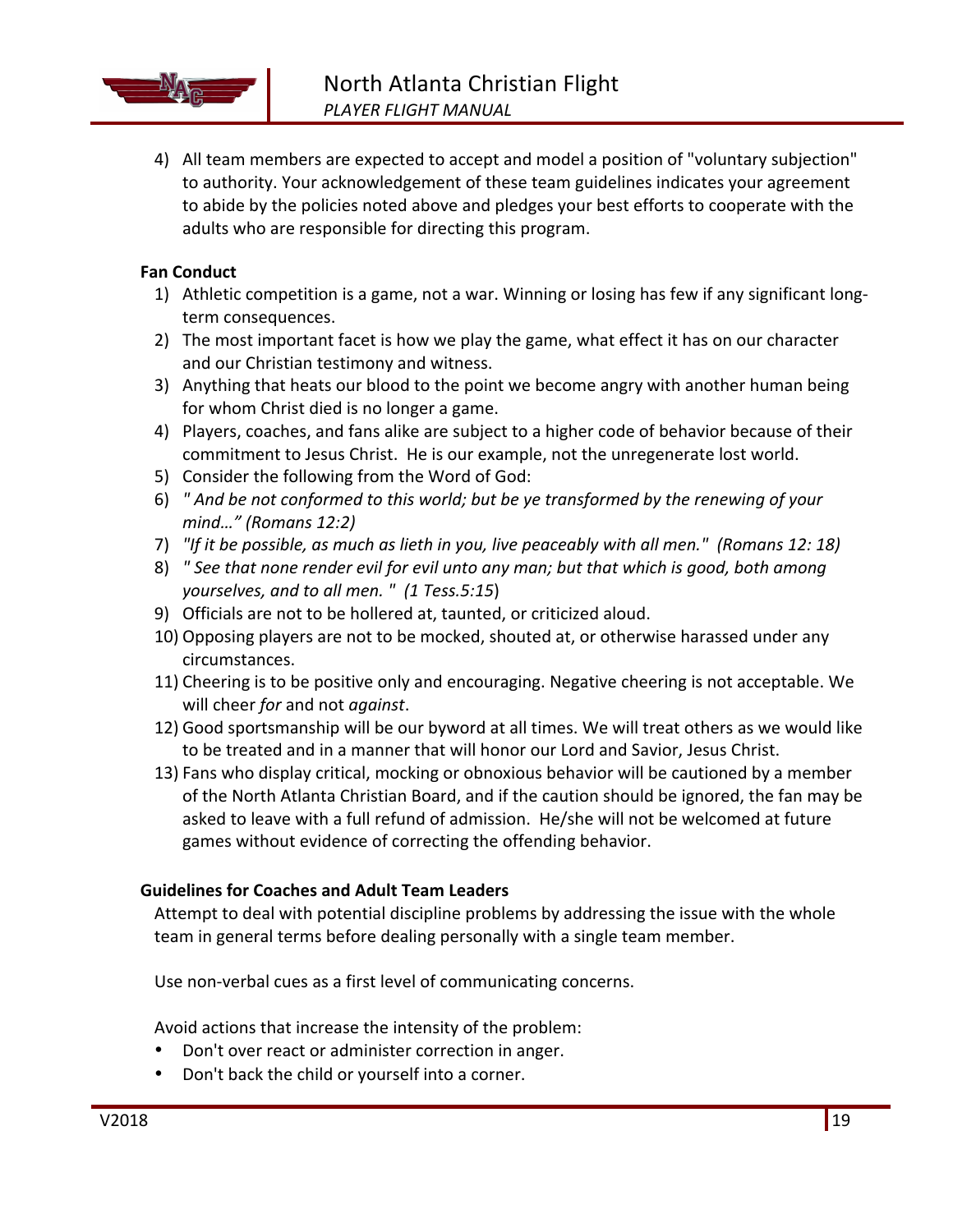

- Don't make threats about possible consequences unless you are certain you can and will follow through.
- Don't forget "how you say it" is as important as what you say. Be gentle and reasonable even if you must be firm. A soft answer turns away wrath.

Make discipline standards and consequences clear.

- When possible, allow team members to decide their own course of action within established parameters.
- Remember that self -control, as a fruit of the Spirit, is our goal for everyone.
- Immediate consequences are preferable to dragging out discipline. Circumstances may, however, occasionally dictate conferring with other leaders before taking disciplinary action. Your personal discretion must guide you in this area.
- Leave room for team members to make a "godly appeal" if they feel misunderstood or unfairly treated. This can buy space and time in a team situation to ease tension.
- Try to remain sympathetic and reasonable at all times. Let the consequences be suitable to the offense.
- Be willing to admit your own mistakes if you have acted unfairly or inappropriately. This can reinforce mutual subjection, true repentance and trust among team members.
- Remember that the goal of team discipline is twofold: maintaining the purity of the team and restoring the erring individual spiritually. Endeavor to end with restoration of all relationships, redemptive change in the life of every team member and sincere prayer in unity among all involved. Don't allow a root of bitterness to spring up or to be nurtured..

#### **Drug & Alcohol Guidelines**

Drug, alcohol, or tobacco use will not be tolerated. This applies to the use or possession of illegal drug or drug paraphernalia, drinking or possession of alcoholic beverages, tobacco use or possession in any form, or attendance at any party where alcohol/drugs are used. Failure to adhere to this policy will result in disciplinary action up to and including dismissal from the organization.

#### **Communications**

Email will be the primary means for dissemination of weekly schedule reminders and other information throughout the season. Please make sure your current email address is on file with the athletic director, and that you check your messages regularly.